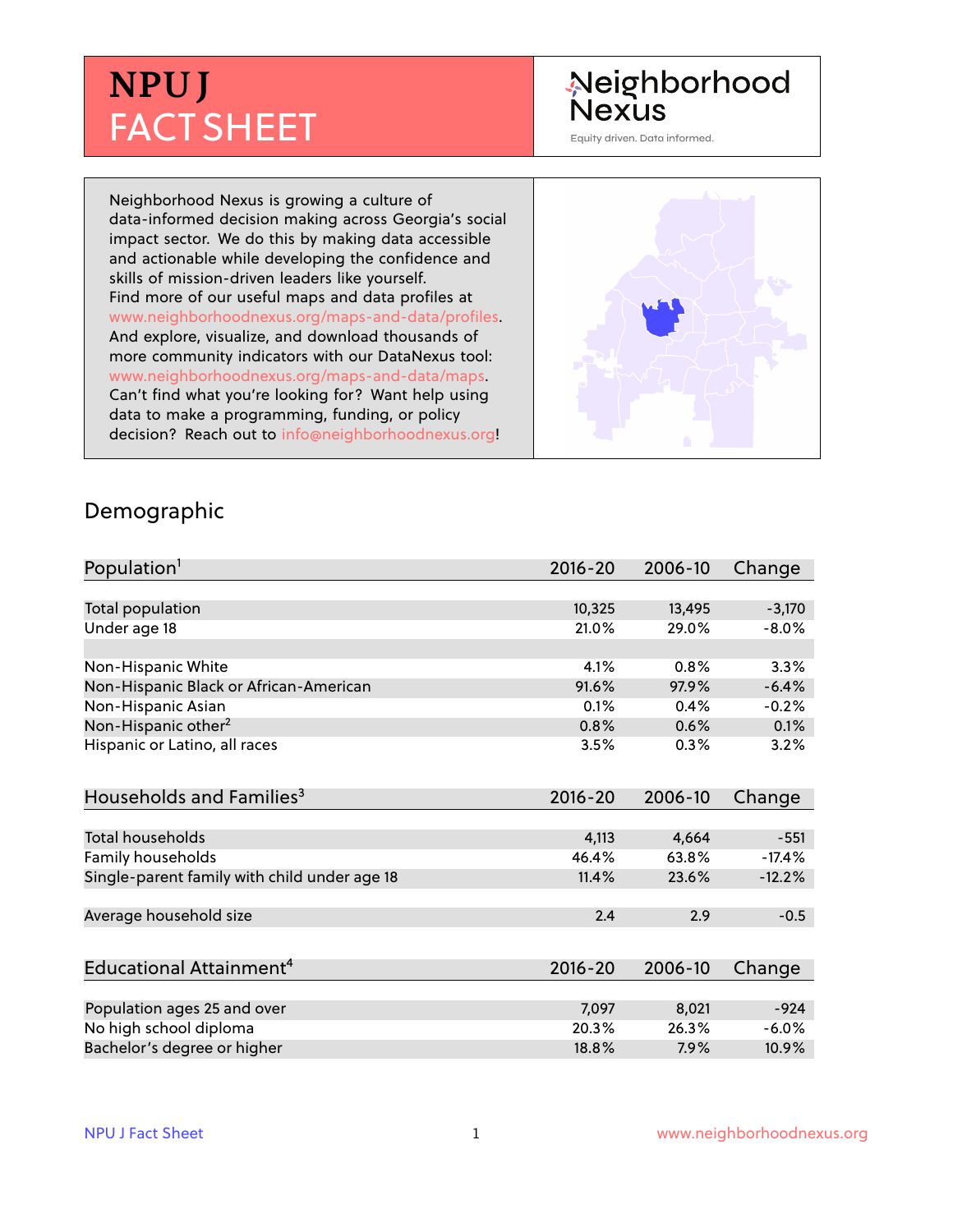#### Change Measures, continued...

| Employment <sup>5</sup>                            | $2016 - 20$ | 2006-10  | Change   |
|----------------------------------------------------|-------------|----------|----------|
|                                                    |             |          |          |
| Total workers residing in NPU                      | 3,978       | 5,742    | $-1,764$ |
| Workers with earnings \$1250/month or less         | 29.7%       | 36.1%    | $-6.4%$  |
| Workers with earnings \$1251/month to \$3333/month | 44.3%       | 55.2%    | $-10.9%$ |
| Workers with earnings greater than \$3333/month    | 26.0%       | 8.8%     | 17.3%    |
| Total jobs located in NPU                          | 2,581       | 1,525    | 1,056    |
| Jobs with earnings \$1250/month or less            | 9.6%        | 30.9%    | $-21.3%$ |
| Jobs with earnings \$1251/month to \$3333/month    | 57.1%       | 46.6%    | 10.5%    |
| Jobs with earnings greater than \$3333/month       | 33.2%       | 22.5%    | 10.8%    |
|                                                    |             |          |          |
| Jobs/workers ratio                                 | 0.6         | 0.3      | 0.4      |
|                                                    | $2016 - 20$ | 2006-10  | Change   |
| Income and Poverty <sup>6</sup>                    |             |          |          |
| Median household income                            | \$25,984    | \$22,699 | \$3,285  |
|                                                    |             |          |          |
| Population for whom poverty status is determined   | 10,002      | 13,310   | $-3,308$ |
| Population below poverty                           | 34.0%       | 37.5%    | $-3.5%$  |
| Housing <sup>7</sup>                               | 2016-20     | 2006-10  | Change   |
|                                                    |             |          |          |
| Total housing units                                | 6,265       | 7,077    | $-812$   |
| Occupied housing units                             | 65.6%       | 65.9%    | $-0.3%$  |
| Vacant housing units                               | 34.4%       | 34.1%    | 0.3%     |
| Occupied housing units                             | 4,113       | 4,664    | $-551$   |
| Owner occupied housing units                       | 43.4%       | 40.0%    | 3.5%     |
|                                                    | 56.6%       | 60.0%    | $-3.5%$  |
| Renter occupied housing units                      |             |          |          |
| Access to a Vehicle <sup>8</sup>                   | $2016 - 20$ | 2006-10  | Change   |
|                                                    |             |          |          |
| Occupied housing units                             | 4,113       | 4,664    | $-551$   |
| No vehicle available                               | 32.0%       | 30.6%    | 1.4%     |
|                                                    |             |          |          |
| Crime Rates, per 10,000 Population <sup>9</sup>    | 2017-21     | 2012-16  | Change   |
| All Part I crimes                                  |             |          |          |
|                                                    | 573.8       | 1,129.5  | $-555.8$ |
| Violent crime                                      | 150.5       | 243.5    | $-93.0$  |
| Murder                                             | 6.6         | 5.8      | 0.8      |
| Robbery                                            | 40.3        | 91.6     | $-51.3$  |
| Aggravated assault                                 | 103.6       | 146.0    | $-42.4$  |
| Property crime                                     | 423.3       | 886.1    | $-462.8$ |
| <b>Burglary</b>                                    | 116.2       | 282.0    | $-165.8$ |
| Larceny                                            | 222.0       | 424.4    | $-202.4$ |
| Vehicle theft                                      | 85.0        | 179.6    | $-94.6$  |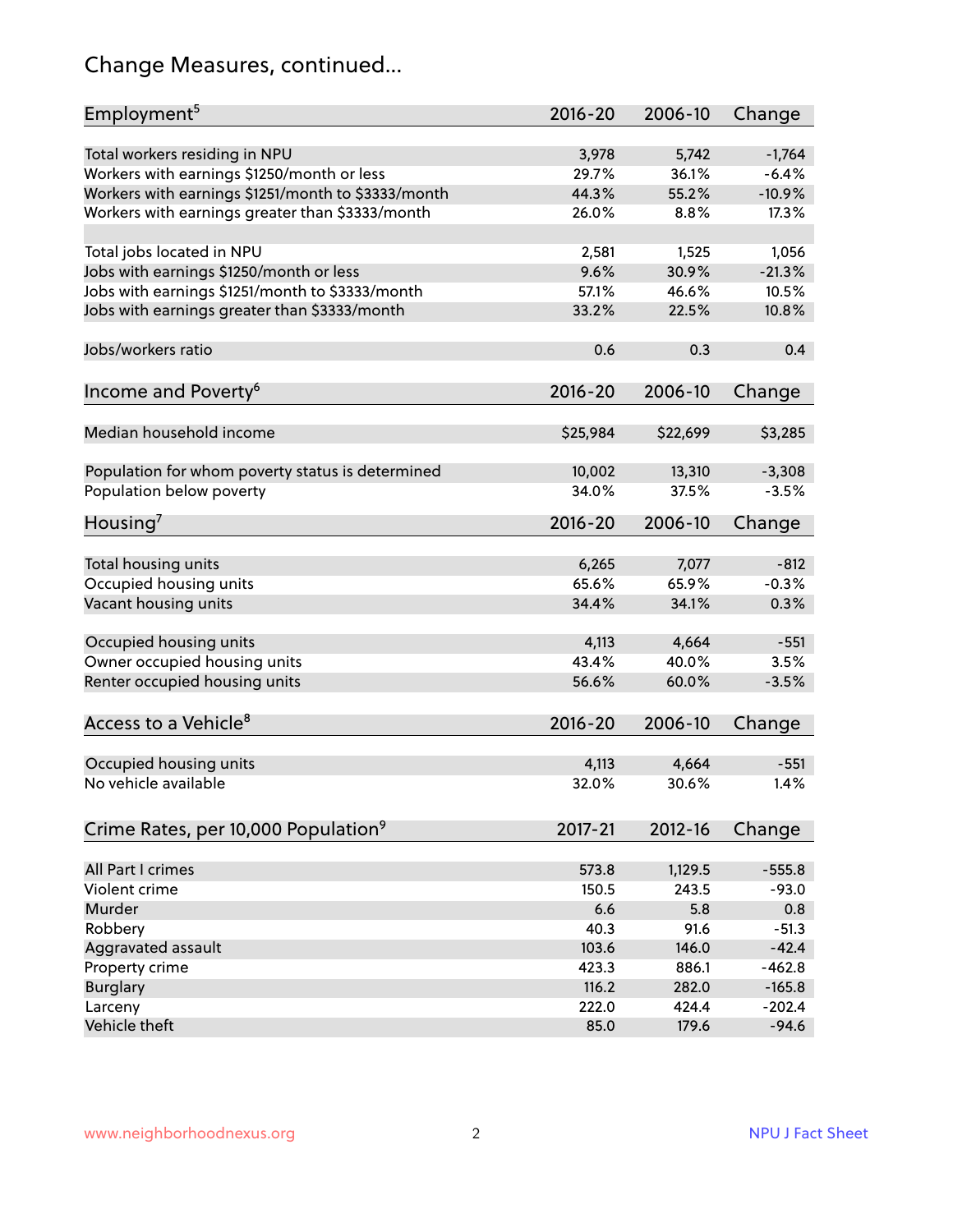#### Current Data: Demographic

| Sex and Age, 2016-20 <sup>10</sup>                    | Estimate        | Margin of Error |
|-------------------------------------------------------|-----------------|-----------------|
| Total population                                      | 10,325          | $\pm$ 1,428     |
| Male                                                  | 48.5%           | $\pm$ 6.0%      |
| Female                                                | 51.5%           | $\pm 4.6\%$     |
| Under 5 years                                         | 5.5%            | $\pm 2.2\%$     |
| 5 to 9 years                                          | 6.1%            | ±2.4%           |
| 10 to 14 years                                        | 6.3%            | $\pm 2.3\%$     |
| 15 to 19 years                                        | 6.5%            | ±1.9%           |
| 20 to 24 years                                        | 6.9%            | $\pm$ 3.2%      |
| 25 to 34 years                                        | 13.4%           | $\pm 2.9\%$     |
| 35 to 44 years                                        | 9.1%            | $\pm 1.9\%$     |
| 45 to 54 years                                        | 10.8%           | $\pm 3.0\%$     |
| 55 to 59 years                                        | 9.5%            | $\pm$ 4.7%      |
| 60 to 64 years                                        | 6.1%            | $\pm 2.0\%$     |
| 65 to 74 years                                        | 10.8%           | $\pm 2.6\%$     |
| 75 to 84 years                                        | 6.4%            | $\pm 2.5\%$     |
| 85 years and over                                     | 2.7%            | $\pm$ 0.9%      |
| Median age (years)                                    | 40.0            | ±1.6            |
| Race and Ethnicity, 2016-20 <sup>11</sup>             | <b>Estimate</b> | Margin of Error |
| Total population                                      | 10,325          | $\pm$ 1,428     |
| Hispanic or Latino (of any race)                      | 3.5%            | $\pm 3.0\%$     |
| Not Hispanic or Latino                                | 96.5%           | $\pm 2.7\%$     |
| White alone                                           | 4.1%            | $\pm 2.0\%$     |
| Black or African American alone                       | 91.6%           | $\pm$ 5.6%      |
| American Indian and Alaska Native alone               | 0.1%            | $\pm$ 0.3%      |
| Asian alone                                           | 0.1%            | $\pm$ 0.3%      |
| Native Hawaiian and other Pacific Islander alone      | 0.0%            | $\pm$ 0.3%      |
| Some other race alone                                 | 0.0%            | $\pm$ 0.3%      |
| Two or more races                                     | 0.6%            | $\pm$ 0.6%      |
| U.S. Citizenship Status, 2016-20 <sup>12</sup>        | <b>Estimate</b> | Margin of Error |
| Foreign-born population                               | 259             | $\pm$ 158       |
| Naturalized U.S. citizen                              | 23.1%           | $\pm$ 12.6%     |
| Not a U.S. citizen                                    | 76.9%           | $\pm$ 35.7%     |
| Citizen, Voting Age Population, 2016-20 <sup>13</sup> | <b>Estimate</b> | Margin of Error |
| Citizen, 18 and over population                       | 7,954           | ±1,029          |
| Male                                                  | 49.0%           | $\pm$ 8.3%      |
| Female                                                | 51.0%           | ±3.8%           |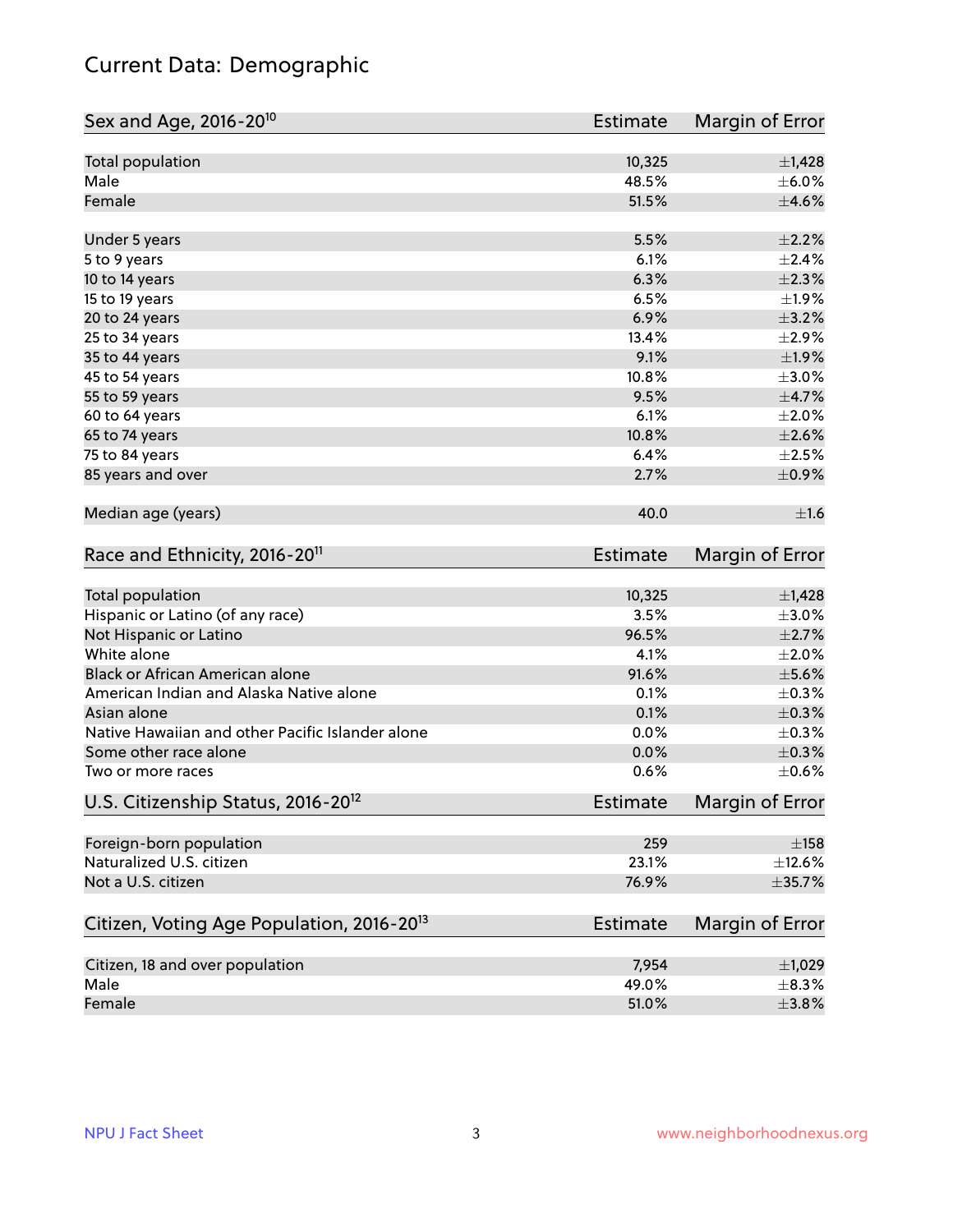#### Current Data: Economic

| Income, 2016-20 <sup>14</sup>                           | Estimate | Margin of Error |
|---------------------------------------------------------|----------|-----------------|
|                                                         |          |                 |
| All households                                          | 4,113    | ±721            |
| Less than \$10,000                                      | 20.0%    | $\pm$ 11.5%     |
| \$10,000 to \$14,999                                    | 9.8%     | ±3.9%           |
| \$15,000 to \$24,999                                    | 18.0%    | $\pm$ 5.9%      |
| \$25,000 to \$34,999                                    | 18.1%    | $\pm$ 7.7%      |
| \$35,000 to \$49,999                                    | 9.1%     | $\pm 2.8\%$     |
| \$50,000 to \$74,999                                    | 11.7%    | $\pm$ 3.4%      |
| \$75,000 to \$99,999                                    | 9.0%     | $\pm$ 6.0%      |
| \$100,000 to \$149,999                                  | 2.9%     | $\pm1.6\%$      |
| \$150,000 to \$199,999                                  | 0.9%     | $\pm 1.3\%$     |
| \$200,000 or more                                       | 0.5%     | $\pm 1.0\%$     |
| Median household income (dollars)                       | \$25,984 | $\pm$ 1,425     |
| Mean household income (dollars)                         | \$35,708 | ±1,947          |
| Households with earnings                                | 53.8%    | $\pm$ 13.2%     |
| Mean earnings (dollars)                                 | \$41,666 | $\pm$ 8,023     |
| Households with Social Security                         | 38.4%    | $\pm$ 3.3%      |
| Mean Social Security income (dollars)                   | \$14,435 | ±2,934          |
| Households with retirement income                       | 24.8%    | $\pm$ 5.6%      |
| Mean retirement income (dollars)                        | \$16,941 | ±6,469          |
| Households with Supplemental Security Income            | 13.5%    | $\pm$ 5.6%      |
| Mean Supplemental Security Income (dollars)             | \$11,217 | ±5,448          |
| Households with cash public assistance income           | 3.6%     | ±1.8%           |
| Mean cash public assistance income (dollars)            | \$1,570  | $\pm$ 1,947     |
| Households with Food Stamp/SNAP benefits in the past 12 | 36.2%    | $\pm$ 5.2%      |
| months                                                  |          |                 |
| Family households                                       | 1,907    | $\pm$ 334       |
| Less than \$10,000                                      | 13.1%    | $\pm$ 6.1%      |
| \$10,000 to \$14,999                                    | 6.3%     | $\pm$ 4.0%      |
| \$15,000 to \$24,999                                    | 22.8%    | ±12.1%          |
| \$25,000 to \$34,999                                    | 9.5%     | ±4.4%           |
| \$35,000 to \$49,999                                    | 11.6%    | $\pm$ 5.1%      |
| \$50,000 to \$74,999                                    | 20.8%    | $\pm$ 7.5%      |
| \$75,000 to \$99,999                                    | 8.8%     | $\pm$ 4.0%      |
| \$100,000 to \$149,999                                  | 4.1%     | $\pm 3.0\%$     |
| \$150,000 to \$199,999                                  | 1.9%     | $\pm 2.7\%$     |
| \$200,000 or more                                       | 1.1%     | $\pm 2.1\%$     |
| Median family income (dollars)                          | \$32,932 | ±4,665          |
| Mean family income (dollars)                            | \$45,321 | ±5,199          |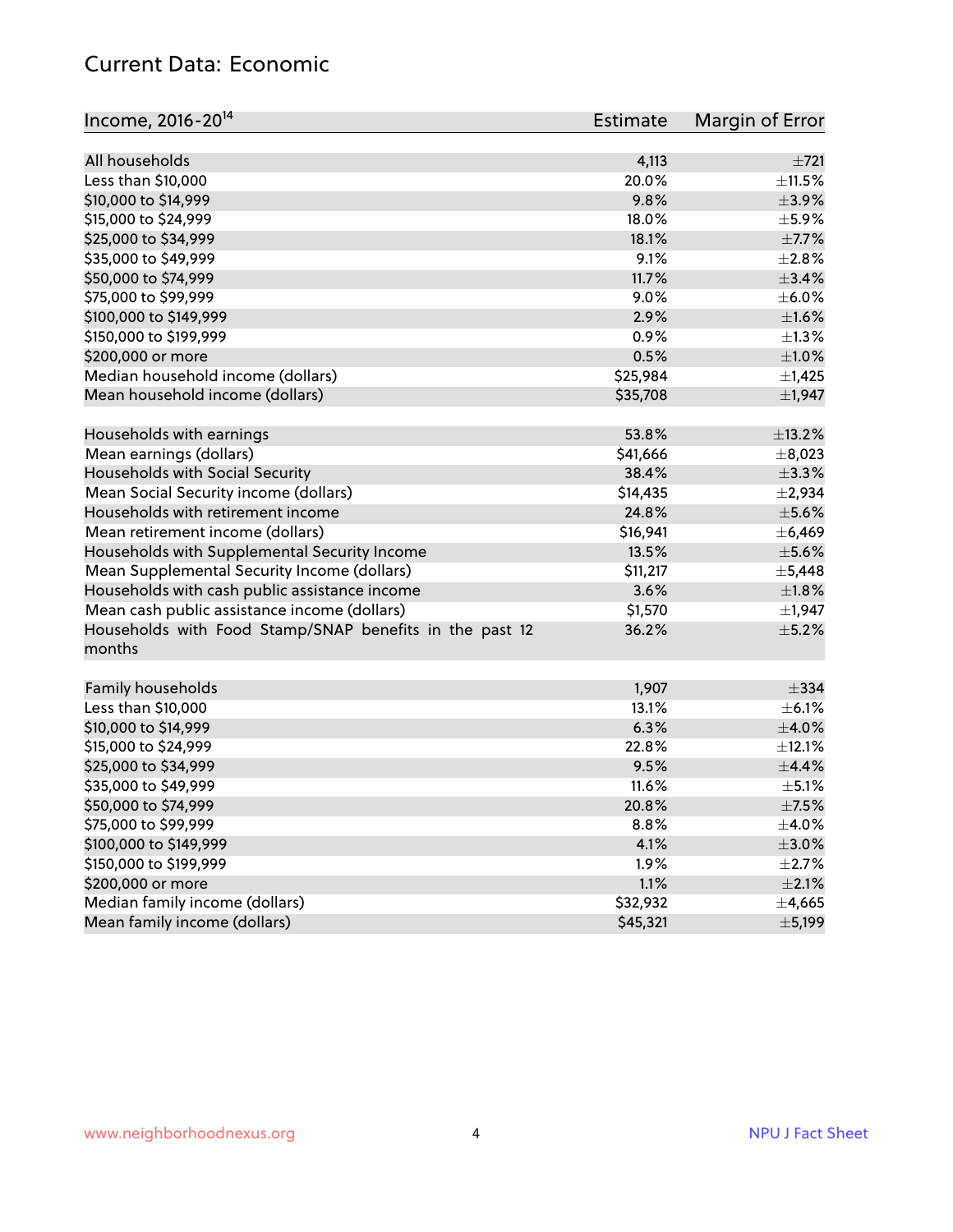#### Current Data: Economic, continued...

| Income, 2016-20, continued <sup>15</sup>                              | <b>Estimate</b> | <b>Margin of Error</b> |
|-----------------------------------------------------------------------|-----------------|------------------------|
|                                                                       |                 |                        |
| Nonfamily households                                                  | 2,206           | $\pm 656$              |
| Median nonfamily income (dollars)                                     | \$23,271        | $\pm$ 2,486            |
| Mean nonfamily income (dollars)                                       | \$25,935        | ±5,222                 |
| Median earnings for workers (dollars)                                 | \$26,138        | $\pm$ 1,617            |
| Median earnings for male full-time, year-round workers                | \$32,242        | $\pm$ 2,203            |
| (dollars)                                                             |                 |                        |
| Median earnings for female full-time, year-round workers<br>(dollars) | \$33,583        | $\pm 2,325$            |
| Per capita income (dollars)                                           | \$16,581        | ±1,823                 |
|                                                                       | Estimate        |                        |
| Families Below Poverty Level, 2016-20 <sup>16</sup>                   |                 | <b>Margin of Error</b> |
| <b>All Families</b>                                                   | 1,907           | $\pm$ 334              |
| Percent below poverty                                                 | 28.8%           | ±6.7%                  |
|                                                                       |                 |                        |
| Families with related children under 18 years                         | 870             | $\pm 223$              |
| Percent below poverty                                                 | 47.8%           | ±11.6%                 |
| Families with related children under 5 years only                     | 144             | $\pm$ 126              |
| Percent below poverty                                                 | 22.6%           | ±38.9%                 |
| Married couple families                                               | 458             | $\pm$ 133              |
| Percent below poverty                                                 | 17.9%           | $\pm$ 15.0%            |
| Married couple families with related children under 18 years          | 172             | $\pm 100$              |
| Percent below poverty                                                 | 39.2%           | ±34.6%                 |
| Married couple families with related children under 5 years           | 21              | $\pm$ 46               |
| Percent below poverty                                                 | $0.0\%$         | ±140.3%                |
|                                                                       |                 |                        |
| Families with female householder, no spouse present                   | 1,064           | $\pm 228$              |
| Percent below poverty                                                 | 35.2%           | ±9.3%                  |
| Families with female householder, no spouse present with              | 644             | $\pm$ 186              |
| related children under 18 years                                       |                 |                        |
| Percent below poverty                                                 | 49.8%           | ±11.3%                 |
| Families with female householder, no spouse present with              | 124             | $\pm$ 109              |
| related children under 5 years                                        |                 |                        |
| Percent below poverty                                                 | 26.4%           | ±30.5%                 |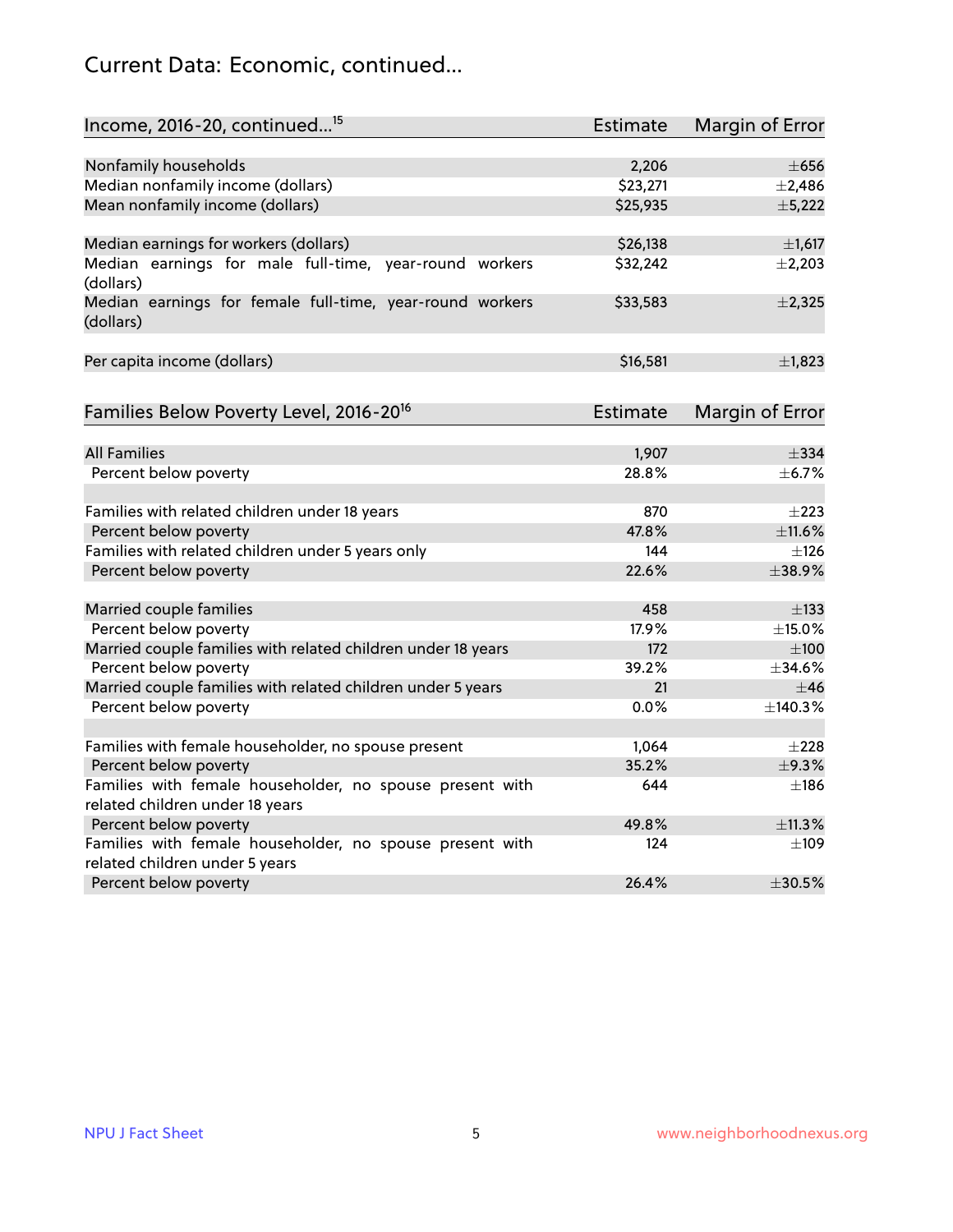#### Current Data: Economic, continued...

| People Below Poverty Level, 2016-20 <sup>17</sup> | Estimate | Margin of Error |
|---------------------------------------------------|----------|-----------------|
|                                                   |          |                 |
| Total population                                  | 10,002   | $\pm$ 1,438     |
| Percent below poverty                             | 34.0%    | $\pm$ 7.3%      |
| Population under 18 years                         | 2,167    | $\pm 450$       |
| Percent below poverty                             | 52.4%    | $\pm$ 10.1%     |
| Population 18 years and over                      | 7,835    | $\pm$ 967       |
| Percent below poverty                             | 28.9%    | $\pm$ 7.0%      |
| Population 18 to 64 years                         | 5,993    | $\pm$ 876       |
| Percent below poverty                             | 32.8%    | $\pm$ 8.7%      |
| Population 65 years and over                      | 1,842    | ±411            |
| Percent below poverty                             | 16.5%    | $\pm$ 6.9%      |

| Poverty by Race/Ethnicity, 2016-20 <sup>18</sup><br>Estimate |       | Margin of Error |
|--------------------------------------------------------------|-------|-----------------|
|                                                              |       |                 |
| Non-Hispanic White population                                | 340   | $\pm 204$       |
| Percent below poverty                                        | 30.6% | ±34.0%          |
| <b>Black population</b>                                      | 9,242 | $\pm$ 1,426     |
| Percent below poverty                                        | 34.6% | $\pm$ 7.9%      |
| Asian population                                             | 0     | $\pm$ 30        |
| Percent below poverty                                        | 17.8% |                 |
| Hispanic or Latino population                                | 344   | $\pm$ 315       |
| Percent below poverty                                        | 23.4% | $\pm 20.7\%$    |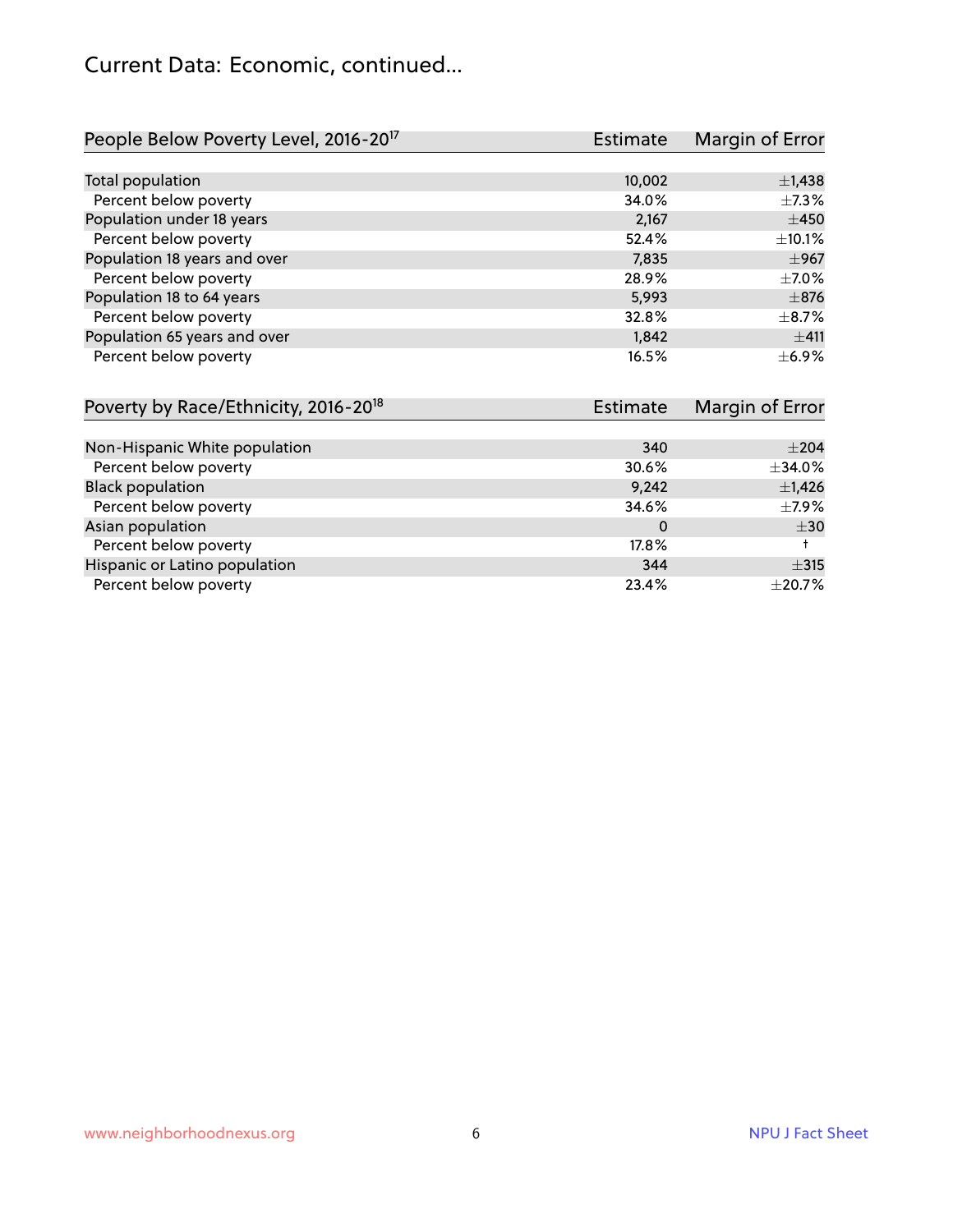### Current Data: Employment

| Employment Status, 2016-20 <sup>19</sup>                      | <b>Estimate</b> | Margin of Error |
|---------------------------------------------------------------|-----------------|-----------------|
|                                                               |                 |                 |
| Population 16 years and over                                  | 8,317           | $\pm$ 1,148     |
| In labor force                                                | 46.5%           | ±2.8%           |
| Civilian labor force                                          | 46.5%           | $\pm 2.8\%$     |
| Employed                                                      | 37.8%           | $\pm$ 3.6%      |
| Unemployed                                                    | 8.7%            | $\pm$ 3.1%      |
| <b>Armed Forces</b>                                           | 0.0%            | $\pm1.6\%$      |
| Not in labor force                                            | 53.5%           | $\pm$ 5.5%      |
|                                                               |                 |                 |
| Civilian labor force                                          | 3,867           | $\pm$ 581       |
| <b>Unemployment Rate</b>                                      | 18.8%           | $\pm$ 6.6%      |
| Females 16 years and over                                     | 4,258           | $\pm 656$       |
| In labor force                                                | 48.6%           | ±6.3%           |
| Civilian labor force                                          | 48.6%           | $\pm$ 6.3%      |
| Employed                                                      | 36.3%           | $\pm$ 6.3%      |
|                                                               |                 |                 |
| Own children of the householder under 6 years                 | 651             | $\pm 278$       |
| All parents in family in labor force                          | 61.7%           | $\pm 23.5\%$    |
|                                                               |                 |                 |
| Own children of the householder 6 to 17 years                 | 1,457           | $\pm 463$       |
| All parents in family in labor force                          | 61.0%           | ±18.0%          |
|                                                               |                 |                 |
| Industry, 2016-20 <sup>20</sup>                               | Estimate        | Margin of Error |
|                                                               |                 |                 |
| Civilian employed population 16 years and over                | 3,141           | $\pm$ 527       |
| Agriculture, forestry, fishing and hunting, and mining        | 0.0%            | $\pm$ 1.3%      |
| Construction                                                  | 8.4%            | $\pm 3.5\%$     |
| Manufacturing                                                 | 5.9%            | $\pm$ 4.2%      |
| Wholesale trade                                               | 1.8%            | ±1.9%           |
| Retail trade                                                  | 8.5%            | ±3.8%           |
| Transportation and warehousing, and utilities                 | 13.0%           | $\pm$ 5.1%      |
| Information                                                   | 1.4%            | ±1.8%           |
| Finance and insurance, and real estate and rental and leasing | 6.4%            | $\pm$ 5.1%      |
| Professional, scientific, and management, and administrative  | 9.0%            | ±4.3%           |
| and waste management services                                 |                 |                 |
| Educational services, and health care and social assistance   | 18.2%           | $\pm$ 5.2%      |
| Arts, entertainment, and recreation, and accommodation and    | 15.2%           | $\pm$ 6.0%      |
| food services                                                 |                 |                 |
| Other services, except public administration                  | 6.0%            | $\pm$ 3.2%      |
| Public administration                                         | 6.2%            | $\pm$ 7.7%      |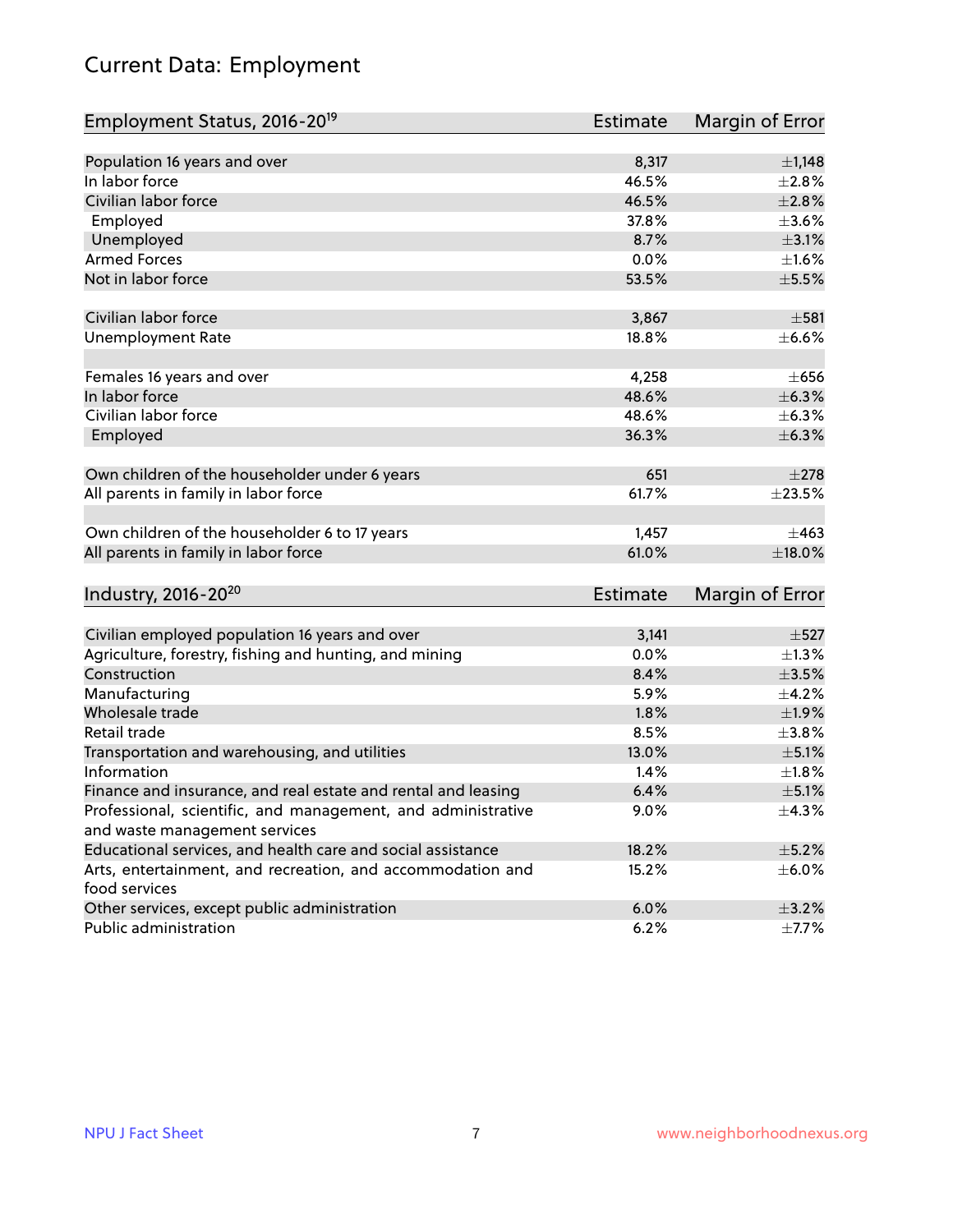#### Current Data: Employment, continued...

| Occupation, 2016-20 <sup>21</sup>                            | Estimate        | Margin of Error |
|--------------------------------------------------------------|-----------------|-----------------|
| Civilian employed population 16 years and over               | 3,141           | $\pm$ 527       |
| Management, business, science, and arts occupations          | 21.5%           | $\pm$ 6.8%      |
| Service occupations                                          | 30.0%           | $\pm$ 9.7%      |
| Sales and office occupations                                 | 19.3%           | $\pm$ 5.7%      |
| Natural resources, construction, and maintenance occupations | 7.6%            | $\pm$ 3.7%      |
| Production, transportation, and material moving occupations  | 21.5%           | $\pm$ 6.1%      |
| Class of Worker, 2016-20 <sup>22</sup>                       | <b>Estimate</b> | Margin of Error |
| Civilian employed population 16 years and over               | 3,141           | $\pm$ 527       |
| Private wage and salary workers                              | 83.3%           | $\pm$ 5.4%      |
| <b>Government workers</b>                                    | 14.1%           | $\pm$ 8.4%      |
| Self-employed in own not incorporated business workers       | 2.7%            | $\pm 2.3\%$     |
| Unpaid family workers                                        | 0.0%            | $\pm 1.3\%$     |
| Job Flows, 2019 <sup>23</sup>                                |                 | 2019            |
| Total Jobs in NPU                                            |                 | 2,581           |
| Held by residents of NPU                                     |                 | 1.2%            |
| Held by non-residents of NPU                                 |                 | 98.8%           |
| Jobs by Industry Sector, 2019 <sup>24</sup>                  |                 | 2019            |
|                                                              |                 |                 |
| Total Jobs in NPU                                            |                 | 2,581           |
| <b>Goods Producing sectors</b>                               |                 | 0.2%            |
| Trade, Transportation, and Utilities sectors                 |                 | 8.0%            |
| All Other Services sectors                                   |                 | 91.8%           |
| Total Jobs in NPU held by NPU residents                      |                 | 32              |
| <b>Goods Producing sectors</b>                               |                 | 0.0%            |
| Trade, Transportation, and Utilities sectors                 |                 | 6.3%            |
| All Other Services sectors                                   |                 | 93.8%           |
| Jobs by Earnings, 2019 <sup>25</sup>                         |                 | 2019            |
| Total Jobs in NPU                                            |                 | 2,581           |
| Jobs with earnings \$1250/month or less                      |                 | 9.6%            |
| Jobs with earnings \$1251/month to \$3333/month              |                 | 57.1%           |
| Jobs with earnings greater than \$3333/month                 |                 | 33.2%           |
|                                                              |                 |                 |
| Total Jobs in NPU held by NPU residents                      |                 | 32              |
| Jobs with earnings \$1250/month or less                      |                 | 28.1%           |
| Jobs with earnings \$1251/month to \$3333/month              |                 | 53.1%           |
| Jobs with earnings greater than \$3333/month                 |                 | 18.8%           |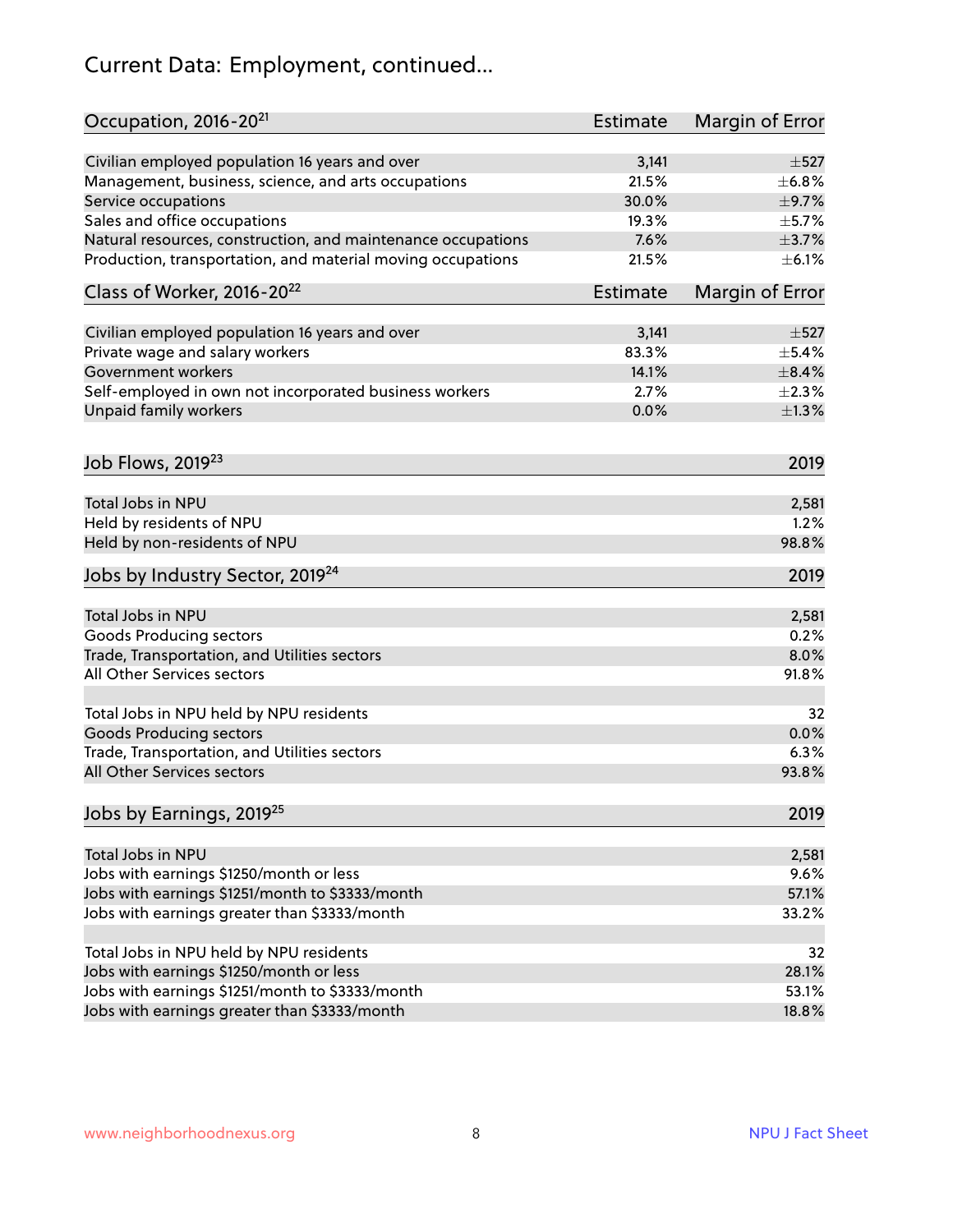#### Current Data: Employment, continued...

| Jobs by Age of Worker, 2019 <sup>26</sup> | 2019  |
|-------------------------------------------|-------|
|                                           |       |
| Total Jobs in NPU                         | 2,581 |
| Jobs with workers age 29 or younger       | 15.4% |
| Jobs with workers age 30 to 54            | 63.3% |
| Jobs with workers age 55 or older         | 21.3% |
|                                           |       |
| Total Jobs in NPU held by NPU residents   | 32    |
| Jobs with workers age 29 or younger       | 18.8% |
| Jobs with workers age 30 to 54            | 53.1% |
| Jobs with workers age 55 or older         | 28.1% |

#### Current Data: Education

| School Enrollment, 2016-20 <sup>27</sup>       | Estimate | Margin of Error |
|------------------------------------------------|----------|-----------------|
|                                                |          |                 |
| Population 3 years and over enrolled in school | 2,099    | $\pm$ 526       |
| Nursery school, preschool                      | 4.9%     | $\pm$ 3.8%      |
| Kindergarten                                   | 1.4%     | $+2.0%$         |
| Elementary school (grades 1-8)                 | 45.0%    | $+9.9%$         |
| High school (grades 9-12)                      | 33.7%    | $\pm$ 7.5%      |
| College or graduate school                     | 15.0%    | $\pm$ 8.6%      |

| Educational Attainment, 2016-20 <sup>28</sup> | <b>Estimate</b> | Margin of Error |
|-----------------------------------------------|-----------------|-----------------|
|                                               |                 |                 |
| Population 25 years and over                  | 7,097           | $\pm$ 996       |
| Less than 9th grade                           | 3.9%            | $\pm 1.8\%$     |
| 9th to 12th grade, no diploma                 | 16.4%           | $\pm$ 3.1%      |
| High school graduate (includes equivalency)   | 36.9%           | $\pm$ 5.1%      |
| Some college, no degree                       | 19.8%           | $\pm$ 4.0%      |
| Associate's degree                            | 4.2%            | $\pm 1.5\%$     |
| Bachelor's degree                             | 13.9%           | $\pm$ 7.6%      |
| Graduate or professional degree               | 4.9%            | $\pm 1.9\%$     |
|                                               |                 |                 |
| Percent high school graduate or higher        | 79.7%           | $\pm$ 4.4%      |
| Percent bachelor's degree or higher           | 18.8%           | $\pm$ 7.7%      |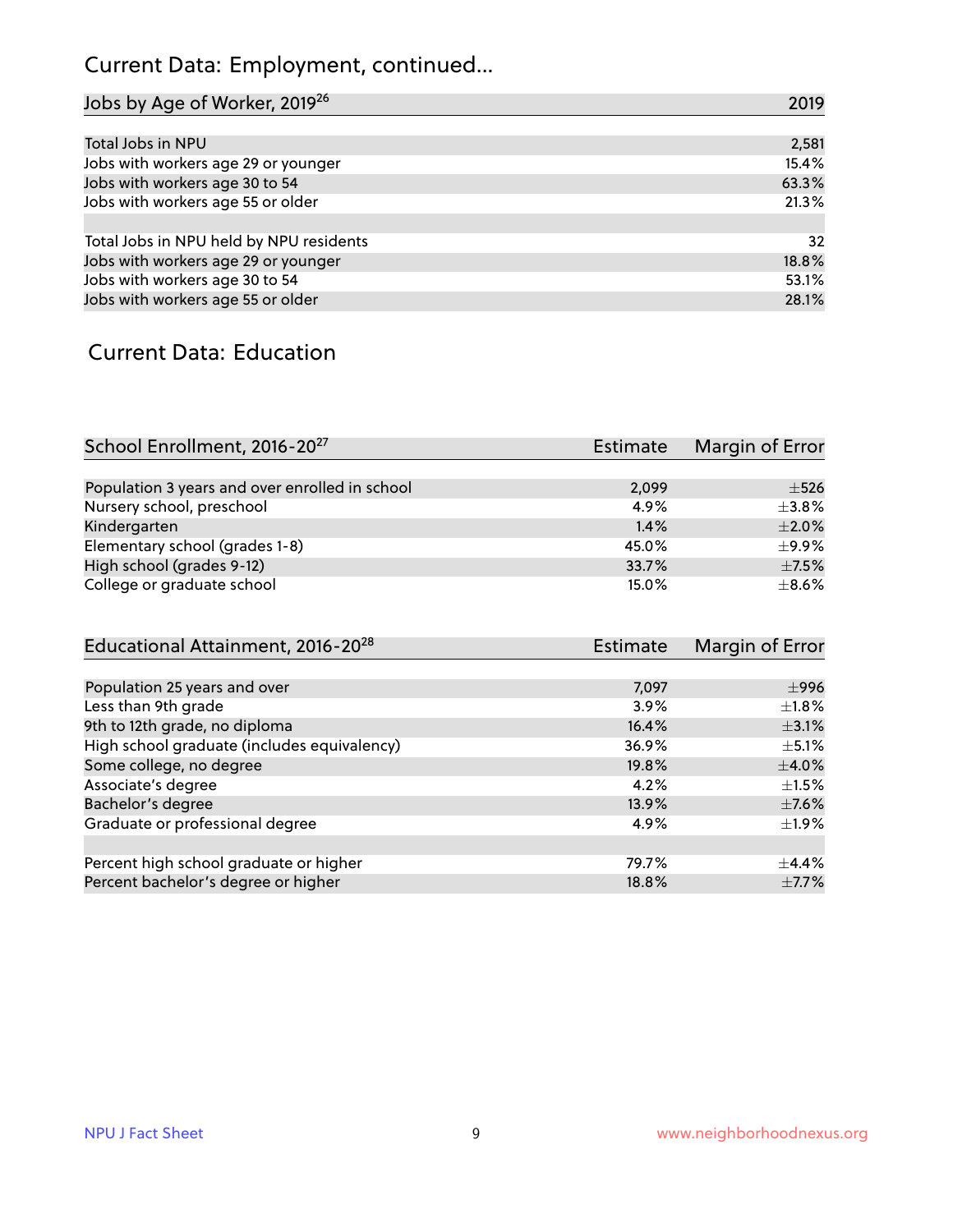#### Current Data: Housing

| Households by Type, 2016-20 <sup>29</sup>            | <b>Estimate</b> | Margin of Error |
|------------------------------------------------------|-----------------|-----------------|
|                                                      |                 |                 |
| <b>Total households</b>                              | 4,113           | $\pm 721$       |
| Family households (families)                         | 46.4%           | $\pm$ 11.5%     |
| With own children under 18 years                     | 16.7%           | $\pm 3.5\%$     |
| Married-couple family                                | 11.1%           | $\pm 2.5\%$     |
| With own children of the householder under 18 years  | 2.9%            | ±1.9%           |
| Male householder, no spouse present, family          | 9.3%            | $\pm$ 5.6%      |
| With own children of the householder under 18 years  | 1.3%            | $\pm 1.5\%$     |
| Female householder, no spouse present, family        | 25.9%           | $\pm 3.0\%$     |
| With own children of the householder under 18 years  | 12.4%           | $\pm$ 3.1%      |
| Nonfamily households                                 | 53.6%           | ±12.9%          |
| Householder living alone                             | 48.7%           | ±13.3%          |
| 65 years and over                                    | 19.8%           | $\pm$ 6.2%      |
|                                                      |                 |                 |
| Households with one or more people under 18 years    | 21.2%           | $\pm 3.6\%$     |
| Households with one or more people 65 years and over | 38.0%           | $\pm$ 5.8%      |
| Average household size                               | 2.40            | $\pm$ 0.55      |
| Average family size                                  | 3.68            | $\pm$ 0.28      |
| Housing Occupancy, 2016-20 <sup>30</sup>             | <b>Estimate</b> | Margin of Error |
|                                                      |                 |                 |
|                                                      |                 |                 |
|                                                      |                 |                 |
| Total housing units                                  | 6,265           | $\pm 700$       |
| Occupied housing units                               | 65.6%           | $\pm$ 8.9%      |
| Vacant housing units                                 | 34.4%           | $\pm 1.1\%$     |
| Homeowner vacancy rate                               | 1.5             | $\pm 2.2$       |
| Rental vacancy rate                                  | 6.0             | $\pm$ 3.3       |
| Units in Structure, 2016-20 <sup>31</sup>            | <b>Estimate</b> | Margin of Error |
|                                                      |                 |                 |
| Total housing units                                  | 6,265           | $\pm 700$       |
| 1-unit, detached                                     | 66.5%           | $\pm$ 6.3%      |
| 1-unit, attached                                     | 1.6%            | $\pm1.0\%$      |
| 2 units                                              | 3.1%            | $\pm$ 1.4%      |
| 3 or 4 units                                         | 2.5%            | $\pm 1.5\%$     |
| 5 to 9 units                                         | 9.6%            | $\pm$ 4.1%      |
| 10 to 19 units                                       | 6.2%            | $\pm 2.1\%$     |
| 20 or more units                                     | 9.3%            | $\pm$ 3.9%      |
| Mobile home                                          | 1.0%            | $\pm 1.0\%$     |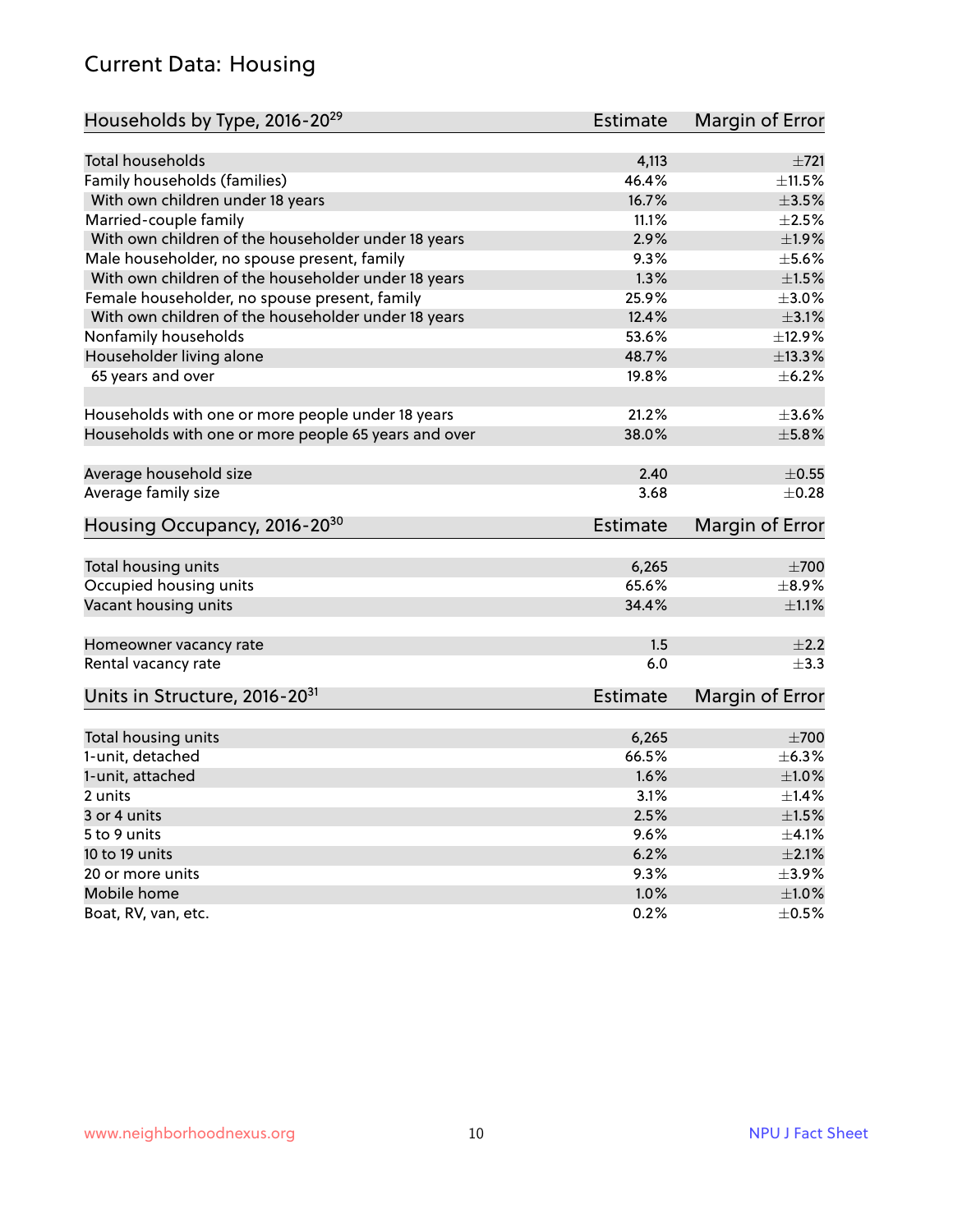#### Current Data: Housing, continued...

| Year Structure Built, 2016-20 <sup>32</sup>    | Estimate       | Margin of Error |
|------------------------------------------------|----------------|-----------------|
| Total housing units                            | 6,265          | $\pm 700$       |
| Built 2014 or later                            | 2.7%           | $\pm 1.6\%$     |
| Built 2010 to 2013                             | 0.9%           | $\pm$ 0.8%      |
| Built 2000 to 2009                             | 3.8%           | $\pm 1.5\%$     |
| Built 1990 to 1999                             | 2.3%           | $\pm 1.2\%$     |
| Built 1980 to 1989                             | 2.6%           | $\pm 1.4\%$     |
| Built 1970 to 1979                             | 7.6%           | $\pm 2.1\%$     |
| Built 1960 to 1969                             | 28.2%          | $\pm$ 5.5%      |
| Built 1950 to 1959                             | 29.3%          | $\pm$ 8.9%      |
| Built 1940 to 1949                             | 13.6%          | $\pm 2.6\%$     |
| Built 1939 or earlier                          | 8.9%           | $\pm 2.1\%$     |
| Housing Tenure, 2016-2033                      | Estimate       | Margin of Error |
|                                                |                | ±721            |
| Occupied housing units                         | 4,113          | ±11.7%          |
| Owner-occupied                                 | 43.4%<br>56.6% | $\pm$ 5.2%      |
| Renter-occupied                                |                |                 |
| Average household size of owner-occupied unit  | 2.20           | $\pm$ 0.86      |
| Average household size of renter-occupied unit | 2.54           | $\pm$ 0.16      |
| Residence 1 Year Ago, 2016-20 <sup>34</sup>    | Estimate       | Margin of Error |
| Population 1 year and over                     | 10,177         | ±1,374          |
| Same house                                     | 85.6%          | $\pm$ 5.0%      |
| Different house in the U.S.                    | 14.1%          | ±4.8%           |
| Same county                                    | 9.9%           | $\pm$ 4.4%      |
| Different county                               | 4.3%           | $\pm 2.3\%$     |
| Same state                                     | 2.7%           | $\pm 1.8\%$     |
| Different state                                | 1.5%           | $\pm 1.5\%$     |
| Abroad                                         | 0.2%           | $\pm$ 0.4%      |
| Value of Housing Unit, 2016-20 <sup>35</sup>   | Estimate       | Margin of Error |
|                                                |                |                 |
| Owner-occupied units                           | 1,787          | $\pm$ 573       |
| Less than \$50,000                             | 17.1%          | $\pm$ 3.9%      |
| \$50,000 to \$99,999                           | 25.5%          | ±11.4%          |
| \$100,000 to \$149,999                         | 25.5%          | $\pm 25.1\%$    |
| \$150,000 to \$199,999                         | 25.0%          | ±14.3%          |
| \$200,000 to \$299,999                         | 3.4%           | $\pm 2.6\%$     |
| \$300,000 to \$499,999                         | 0.6%           | $\pm 2.6\%$     |
| \$500,000 to \$999,999                         | 2.4%           | $\pm$ 3.1%      |
| \$1,000,000 or more                            | 0.5%           | $\pm 2.7\%$     |
| Mortgage Status, 2016-20 <sup>36</sup>         | Estimate       | Margin of Error |
|                                                |                |                 |
| Owner-occupied units                           | 1,787          | $\pm$ 573       |
| Housing units with a mortgage                  | 34.9%          | $\pm$ 9.5%      |
| Housing units without a mortgage               | 65.1%          | ±19.2%          |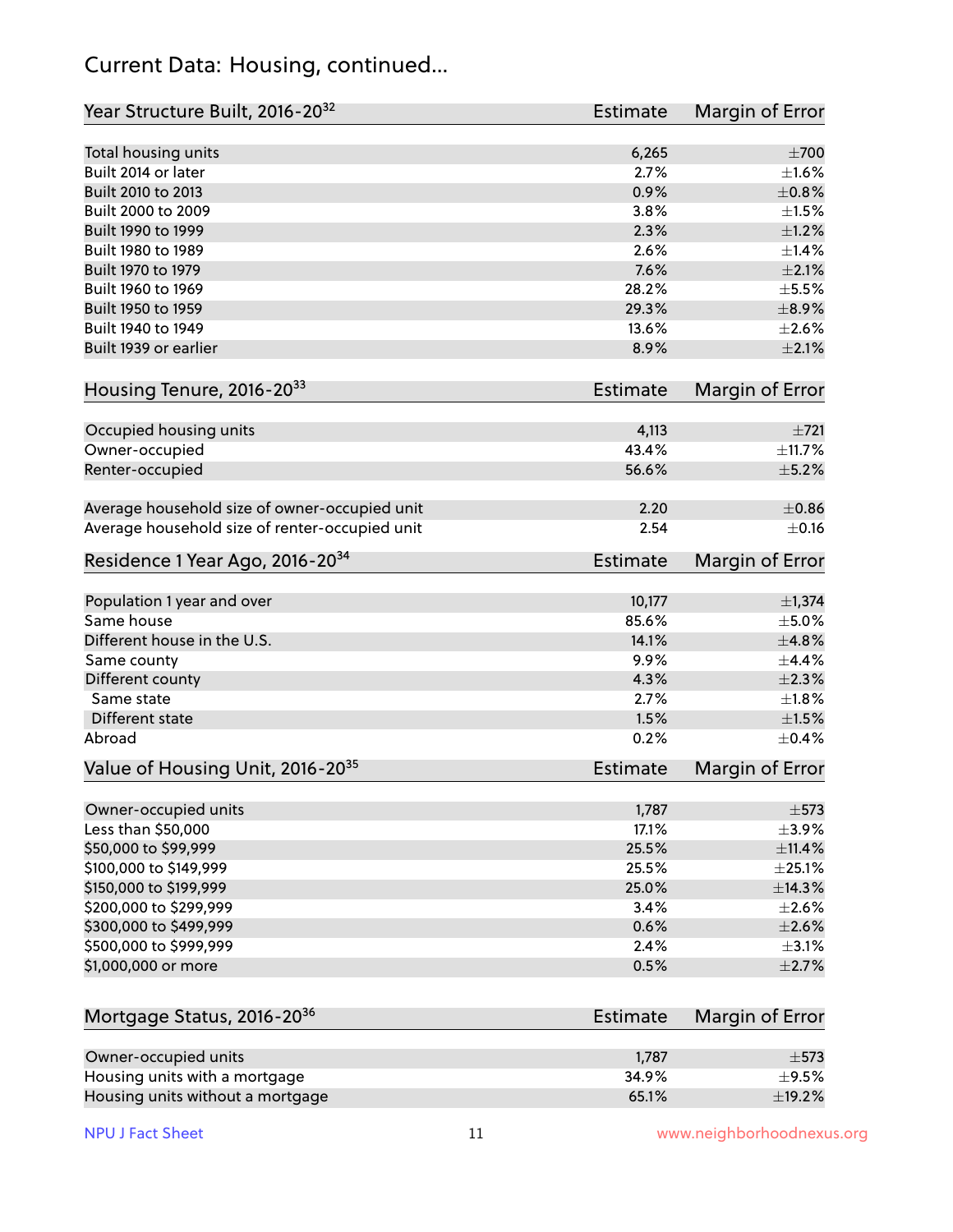#### Current Data: Housing, continued...

| Selected Monthly Owner Costs, 2016-20 <sup>37</sup> | Estimate | Margin of Error |
|-----------------------------------------------------|----------|-----------------|
|                                                     |          |                 |
| Housing units with a mortgage                       | 624      | $\pm 263$       |
| Less than \$300                                     | 0.0%     | $\pm$ 6.6%      |
| \$300 to \$499                                      | 3.8%     | $\pm$ 7.4%      |
| \$500 to \$999                                      | 60.4%    | $\pm$ 32.6%     |
| \$1,000 to \$1,499                                  | 25.6%    | $\pm$ 8.8%      |
| \$1,500 to \$1,999                                  | $7.0\%$  | $\pm$ 6.0%      |
| \$2,000 to \$2,999                                  | 3.0%     | $\pm$ 7.0%      |
| \$3,000 or more                                     | 0.2%     | $\pm$ 8.4%      |
|                                                     |          |                 |
| Median (dollars)                                    | \$867    | $\pm$ 36        |
|                                                     |          |                 |
| Housing units without a mortgage                    | 1,163    | $\pm$ 507       |
| Less than \$150                                     | 29.1%    | ±39.1%          |
| \$150 to \$249                                      | 16.9%    | ±4.3%           |
| \$250 to \$349                                      | 13.9%    | $\pm 4.6\%$     |
| \$350 to \$499                                      | 29.1%    | $\pm$ 16.6%     |
| \$500 to \$699                                      | 10.4%    | $\pm$ 5.0%      |
| \$700 or more                                       | 0.5%     | $\pm$ 7.4%      |
|                                                     |          |                 |
| Median (dollars)                                    | \$284    | $\pm$ 39        |

| Selected Monthly Owner Costs as a Percentage of | <b>Estimate</b> | Margin of Error |
|-------------------------------------------------|-----------------|-----------------|
| Household Income, 2016-20 <sup>38</sup>         |                 |                 |
|                                                 |                 |                 |
| Housing units with a mortgage <sup>39</sup>     | 624             | $\pm 277$       |
| Less than 20.0 percent                          | 44.2%           | $\pm$ 34.7%     |
| 20.0 to 24.9 percent                            | 6.2%            | $\pm$ 6.0%      |
| 25.0 to 29.9 percent                            | 13.1%           | $\pm$ 10.9%     |
| 30.0 to 34.9 percent                            | 2.4%            | $\pm$ 4.8%      |
| 35.0 percent or more                            | 34.1%           | $\pm$ 19.9%     |
|                                                 |                 |                 |
| Housing units without a mortgage <sup>40</sup>  | 945             | $\pm 241$       |
| Less than 10.0 percent                          | 29.2%           | $\pm$ 7.6%      |
| 10.0 to 14.9 percent                            | 28.0%           | $\pm$ 15.1%     |
| 15.0 to 19.9 percent                            | 21.7%           | $\pm$ 8.5%      |
| 20.0 to 24.9 percent                            | 2.3%            | $\pm$ 3.2%      |
| 25.0 to 29.9 percent                            | 5.3%            | $\pm$ 5.3%      |
| 30.0 to 34.9 percent                            | $1.5\%$         | $\pm 3.8\%$     |
| 35.0 percent or more                            | $11.9\%$        | $\pm$ 9.6%      |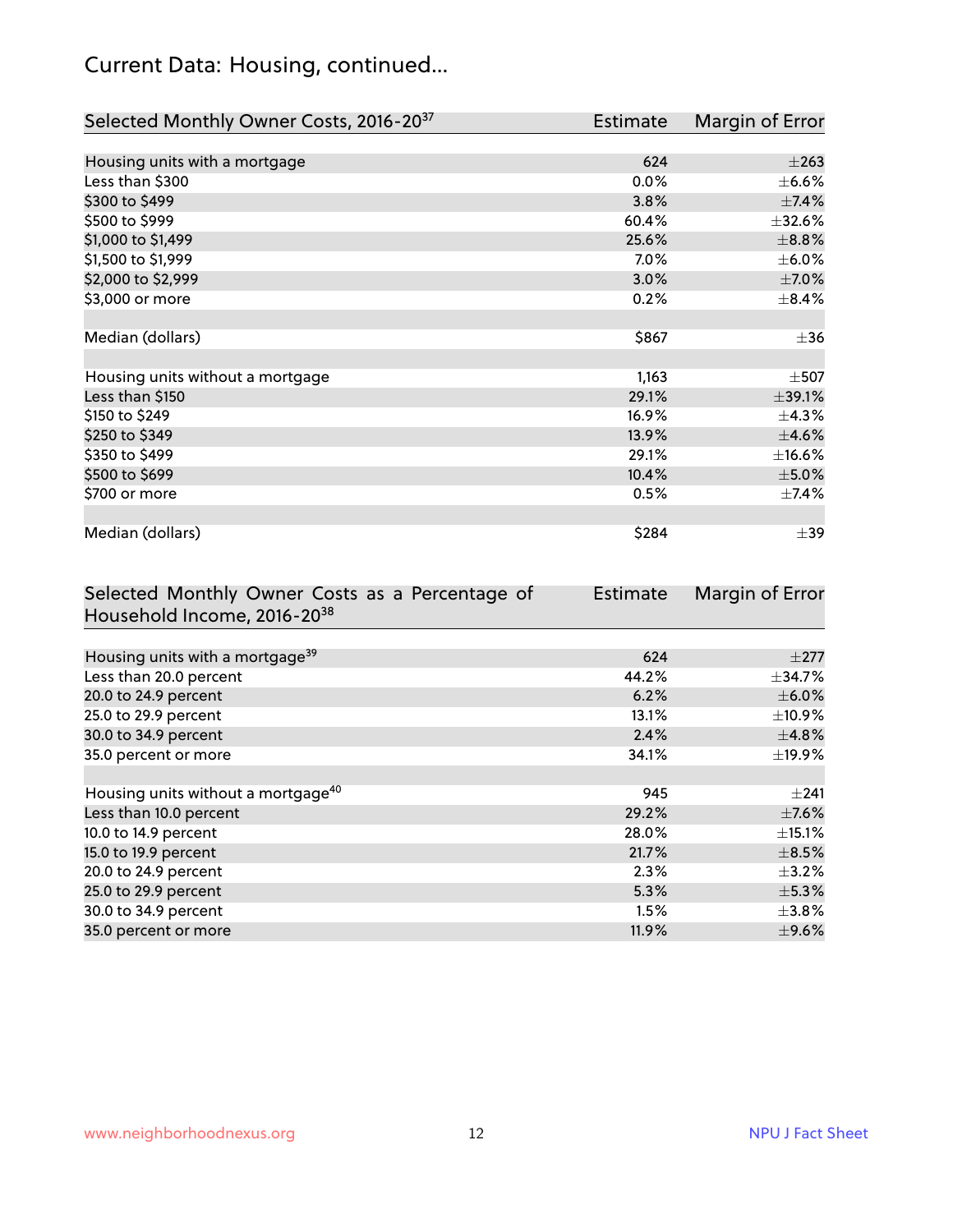#### Current Data: Housing, continued...

| Gross Rent, 2016-20 <sup>41</sup>               | <b>Estimate</b> | Margin of Error |
|-------------------------------------------------|-----------------|-----------------|
|                                                 |                 |                 |
| Occupied units paying rent                      | 2,207           | $+455$          |
| Less than \$200                                 | 3.3%            | $\pm$ 3.4%      |
| \$200 to \$499                                  | 11.0%           | $\pm$ 5.1%      |
| \$500 to \$749                                  | 27.2%           | ±14.3%          |
| \$750 to \$999                                  | 23.9%           | $\pm$ 6.5%      |
| \$1,000 to \$1,499                              | 31.6%           | ±10.3%          |
| \$1,500 to \$1,999                              | 3.0%            | $\pm$ 3.2%      |
| \$2,000 or more                                 | 0.0%            | $\pm 2.6\%$     |
| Median (dollars)                                | \$850           | $\pm$ 48        |
|                                                 |                 |                 |
| No rent paid                                    | 119             | $\pm$ 74        |
|                                                 |                 |                 |
| Gross Rent as a Percentage of Household Income, | <b>Estimate</b> | Margin of Error |
| $2016 - 20^{42}$                                |                 |                 |
|                                                 |                 |                 |
| Occupied units paying rent <sup>43</sup>        | 2,109           | $\pm$ 447       |
| Less than 15.0 percent                          | 8.0%            | ±4.3%           |
| 15.0 to 19.9 percent                            | 6.7%            | $\pm$ 4.6%      |
| 20.0 to 24.9 percent                            | 8.2%            | $\pm$ 4.1%      |
| 25.0 to 29.9 percent                            | 9.8%            | $\pm$ 5.0%      |
| 30.0 to 34.9 percent                            | 15.3%           | $\pm$ 10.5%     |
| 35.0 percent or more                            | 52.0%           | $\pm$ 10.6%     |

#### Current Data: Transportation

| Commuting to Work, 2016-20 <sup>44</sup>  | <b>Estimate</b> | Margin of Error |
|-------------------------------------------|-----------------|-----------------|
|                                           |                 |                 |
| Workers 16 years and over                 | 3,003           | $\pm$ 544       |
| Car, truck, or van - drove alone          | 56.5%           | $\pm$ 9.6%      |
| Car, truck, or van - carpooled            | 15.9%           | $\pm$ 5.4%      |
| Public transportation (excluding taxicab) | 14.2%           | $\pm$ 4.8%      |
| Walked                                    | 2.3%            | $\pm 2.5\%$     |
| Other means                               | 1.9%            | $\pm 2.2\%$     |
| Worked at home                            | 9.2%            | $\pm$ 6.4%      |
|                                           |                 |                 |
| Mean travel time to work (minutes)        | 32.9            | $\pm 2.5$       |

| Access to a Vehicle, 2016-20 <sup>45</sup> | Estimate | Margin of Error |
|--------------------------------------------|----------|-----------------|
|                                            |          |                 |
| Occupied housing units                     | 4,113    | $\pm 721$       |
| No vehicles available                      | 32.0%    | $+6.0%$         |
| 1 vehicle available                        | 48.6%    | ±12.4%          |
| 2 vehicles available                       | 13.2%    | $+3.0%$         |
| 3 or more vehicles available               | 6.3%     | $+3.0%$         |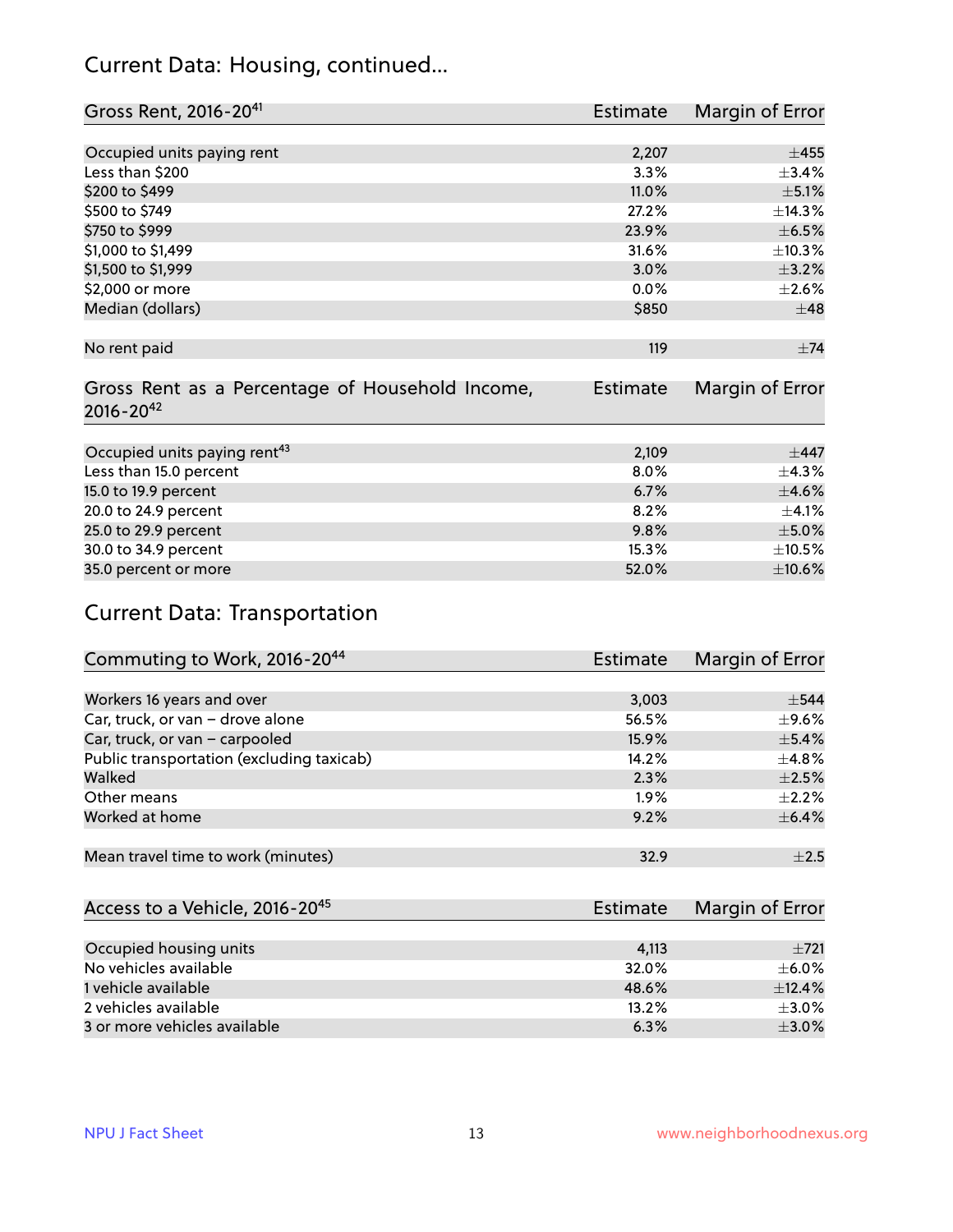#### Current Data: Health

| Health Insurance coverage, 2016-2046                    | <b>Estimate</b> | Margin of Error |
|---------------------------------------------------------|-----------------|-----------------|
|                                                         |                 |                 |
| Civilian Noninstitutionalized Population                | 10,070          | $\pm$ 1,422     |
| With health insurance coverage                          | 84.1%           | ±16.1%          |
| With private health insurance coverage                  | 45.8%           | $\pm$ 5.2%      |
| With public health coverage                             | 52.6%           | $\pm$ 4.8%      |
| No health insurance coverage                            | 15.9%           | $\pm$ 3.2%      |
| Civilian Noninstitutionalized Population Under 19 years | 2,369           | $\pm 2,369$     |
| No health insurance coverage                            | 9.7%            | ±6.3%           |
|                                                         |                 |                 |
| Civilian Noninstitutionalized Population 19 to 64 years | 5,860           | $\pm$ 996       |
| In labor force:                                         | 3,637           | $\pm 628$       |
| Employed:                                               | 2,992           | $\pm$ 534       |
| With health insurance coverage                          | 81.2%           | $\pm$ 7.1%      |
| With private health insurance coverage                  | 71.9%           | $\pm$ 9.2%      |
| With public coverage                                    | 11.2%           | $\pm$ 3.7%      |
| No health insurance coverage                            | 18.8%           | $\pm$ 6.5%      |
|                                                         |                 |                 |
| Unemployed:                                             | 644             | $\pm$ 534       |
| With health insurance coverage                          | 53.6%           | ±14.1%          |
| With private health insurance coverage                  | 19.9%           | ±12.4%          |
| With public coverage                                    | 38.2%           | $\pm$ 17.1%     |
| No health insurance coverage                            | 46.4%           | $\pm 20.9\%$    |
|                                                         |                 |                 |
| Not in labor force:                                     | 2,223           | $\pm$ 674       |
| With health insurance coverage                          | 77.1%           | ±16.3%          |
| With private health insurance coverage                  | 32.5%           | ±19.2%          |
| With public coverage                                    | 63.6%           | $\pm 20.0\%$    |
| No health insurance coverage                            | 22.9%           | $\pm$ 6.6%      |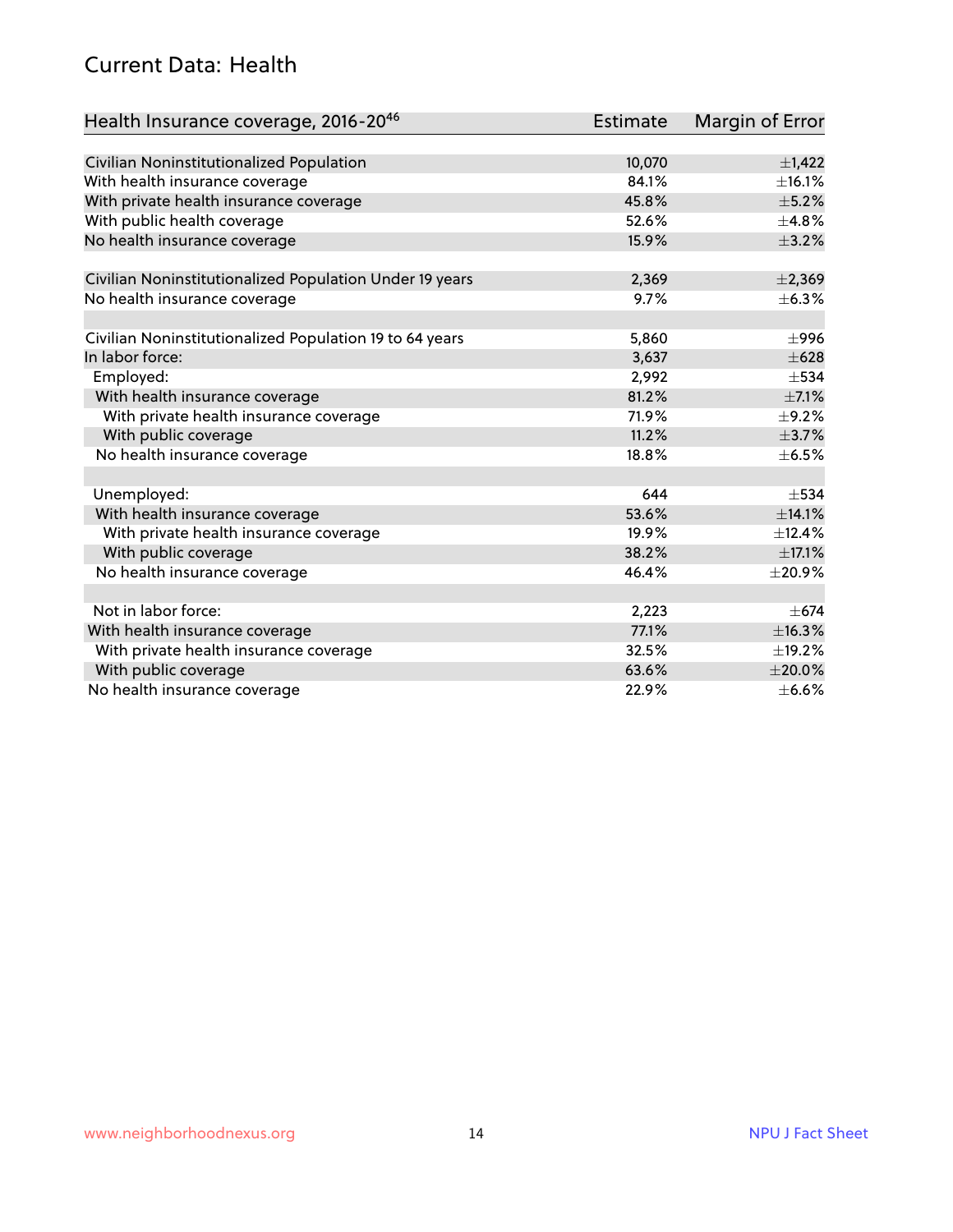#### Notes:

- 1. Source: U.S. Census Bureau, Decennial Census 2000, SF1 tables P8, P12; American Community Survey, tables B01001, B03002
- 2. This category includes Pacific Islanders, Native Americans and Alaska Natives, people who identify as some other race, and those who identify as bi/multi racial.
- 3. Source: U.S. Census Bureau, Decennial Census 2000, SF1 tables P15, P16, P18, P19; American Community Survey, tables B11001, B11005, B11003
- 4. Source: U.S. Census Bureau, Decennial Census 2000, SF3 table P37; American Community Survey, table B15002
- 5. Source: U.S. Census Bureau, Longitudinal Employer-Household Dynamics Residential Area Characteristics, Table JT01 (Primary Jobs); Workplace Area Characteristics, Table JT00 (All Jobs)
- 6. Source: U.S. Census Bureau, Decennial Census 2000, SF3 tables P52, P87; American Community Survey, tables B19001, B17001
- 7. Source: U.S. Census Bureau, Decennial Census 2000, SF1 tables H3, H4; American Community Survey, tables B25002, B25009
- 8. Source: U.S. Census Bureau, Decennial Census 2000, SF3 table H44; American Community Survey, tables B25044
- 9. Source: Atlanta Police Department, COBRA; U.S. Census Bureau, American Community Survey, table B01001
- 10. Source: U.S. Census Bureau, American Community Survey, table B01001
- 11. Source: U.S. Census Bureau, American Community Survey, table B03002
- 12. Source: U.S. Census Bureau, American Community Survey, table B05002
- 13. Source: U.S. Census Bureau, American Community Survey, table B05003
- 14. Source: U.S. Census Bureau, American Community Survey, tables B19001, B19025, B19051, B19061, B19055, B19065, B19059, B19069, B19056, B19066, B19057, B19067, B22001, B19101, B19127
- 15. Source: U.S. Census Bureau, American Community Survey, tables B19201, B19214, B20017, B19313
- 16. Source: U.S. Census Bureau, American Community Survey, table B17010
- 17. Source: U.S. Census Bureau, American Community Survey, tables B17001, B17006, B17021, B17007. Table totals may be lower than the total population, as they are based on the population for whom poverty status is determined.
- 18. Source: U.S. Census Bureau, American Community Survey, B17001H, B17001B, B17001D, B17001I. Table totals may be lower than the total population, as they are based on the population for whom poverty status is determined.
- 19. Source: U.S. Census Bureau, American Community Survey, tables B23001, B23008
- 20. Source: U.S. Census Bureau, American Community Survey, table C24030
- 21. Source: U.S. Census Bureau, American Community Survey, table C24010
- 22. Source: U.S. Census Bureau, American Community Survey, table B24080
- 23. Source: U.S. Census Bureau, Longitudinal Employer-Household Dynamics Origin-Destination Data, Tables JT00 Main and JT00 Aux
- 24. Source: U.S. Census Bureau, Longitudinal Employer-Household Dynamics Origin-Destination Data, Tables JT00 Main and JT00 Aux
- 25. Source: U.S. Census Bureau, Longitudinal Employer-Household Dynamics Origin-Destination Data, Tables JT00 Main and JT00 Aux
- 26. Source: U.S. Census Bureau, Longitudinal Employer-Household Dynamics Origin-Destination Data, Tables JT00 Main and JT00 Aux
- 27. Source: U.S. Census Bureau, American Community Survey, table B14001
- 28. Source: U.S. Census Bureau, American Community Survey, table B15002
- 29. Source: U.S. Census Bureau, American Community Survey, tables B11001, B11003, B11007, B11005, B09019
- 30. Source: U.S. Census Bureau, American Community Survey, tables B25002, B25003, B25004
- 31. Source: U.S. Census Bureau, American Community Survey, table B25024
- 32. Source: U.S. Census Bureau, American Community Survey, table B25034
- 33. Source: U.S. Census Bureau, American Community Survey, tables B25009, B25008, B25003
- 34. Source: U.S. Census Bureau, American Community Survey, table B07003
- 35. Source: U.S. Census Bureau, American Community Survey, table B25075. This value is self-reported and may differ from home values as determined by the County Tax Assessor.
- 36. Source: U.S. Census Bureau, American Community Survey, table B25081
- 37. Source: U.S. Census Bureau, American Community Survey, table B25087
- 38. Source: U.S. Census Bureau, American Community Survey, table B25091
- 39. Excludes units where Selected Monthly Owner Costs as a Percentage of Income cannot be computed.
- 40. Excludes units where Selected Monthly Owner Costs as a Percentage of Income cannot be computed.
- 41. Source: U.S. Census Bureau, American Community Survey, table B25063
- 42. Source: U.S. Census Bureau, American Community Survey, table B25070
- 43. Excludes units where Gross Rent as a Percentage of Income cannot be computed.
- 44. Source: U.S. Census Bureau, American Community Survey, tables B08101, B08013
- 45. Source: U.S. Census Bureau, American Community Survey, table B25044
- 46. Source: U.S. Census Bureau, American Community Survey, tables B18135, B27011

The dagger (†) symbol denotes values that cannot be computed.